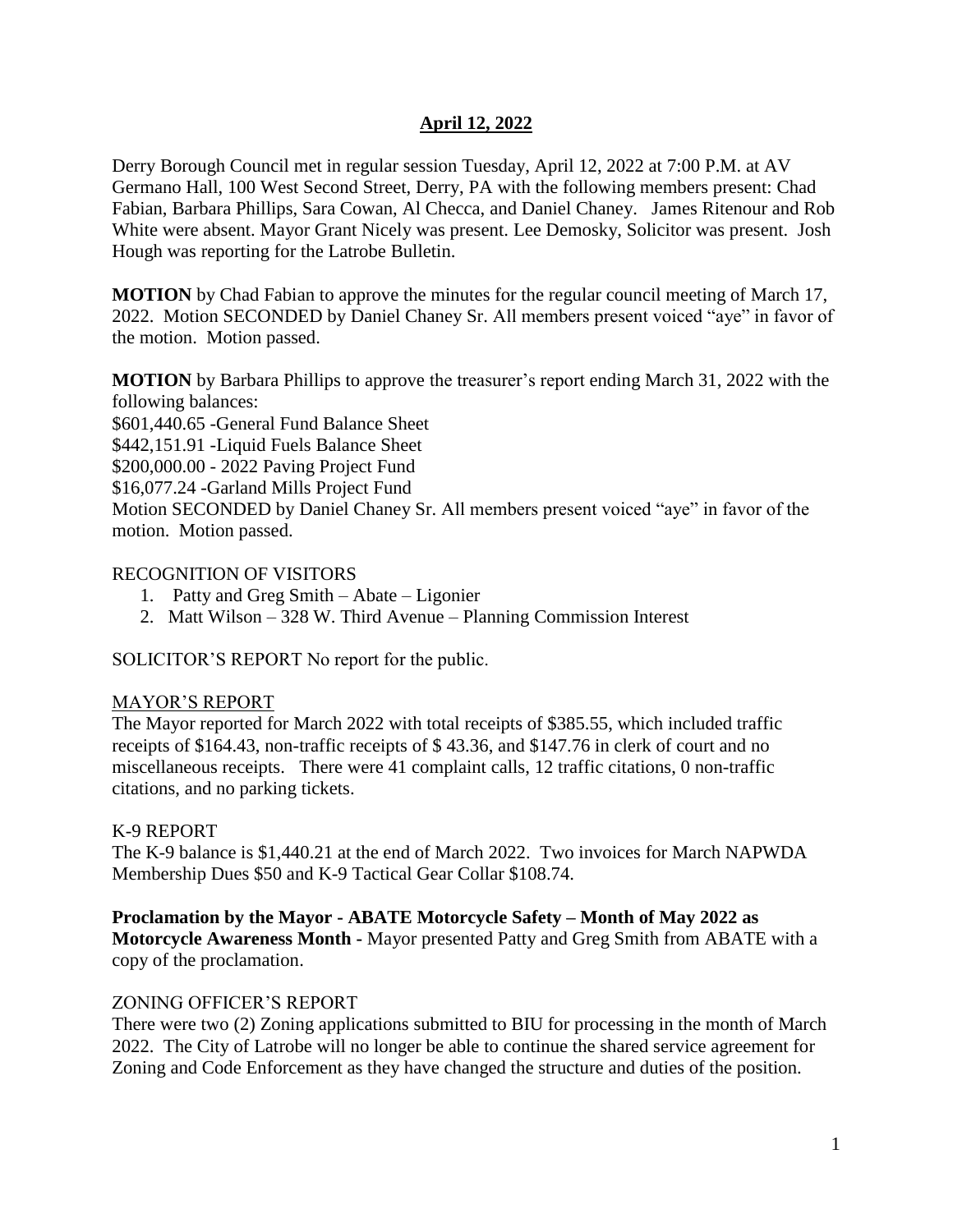#### COMMITTEE REPORTS

*Public Works –* Report submitted by Adam Hebenthal. Leaf Blower and Hedge Trimmers need replaced. Robert Dempsey will be volunteering his time at the Derry Community Park for the walking trail to assist with some maintenance.

*Buildings and Grounds –* Block needs Repointed/Windows Public Works Garage Quote was received by Joe Skapura Masonry, Plumbing and New Toilet Installation Feb/March Police Station, New Floor in Foyer Municipal Building- Secretary will acquire quotes for flooring in April.

*Police –* Neighborhood Watch Program Crown Vic is continuing to break down routinely, needs to be replaced. Shared Service is being discussed for the future of the police department. Police wages, equipment, and police coverage were topics of discussion. *Finance/Budget* – No report

**Zoning/UCC/Code –** Barbara Phillips is communicating with Blairsville to see if we can share services for a code enforcement officer. BIU is currently handling our Zoning Permit Applications.

*Parks and Recreation* – Community Park Rentals – Council agreed to change rental time to 8pm. Playground mulch was ordered for  $2<sup>nd</sup>$  Ward, Pool Playground and Community Park. *Fire Protection –* New Fire Engine should be arriving in 2022

*Pool Committee* – We have not received any letters of interest as of 4/5/22. Mayor Grant Nicely is going to connect with staff at DASD to network in recruiting someone for the position. Lori Latta will reach out to St. Vincent for follow up and reach out to Latrobe Recreation as well. Council requested re-advertising the position in the Bulletin as well. Discussion of manager, pool wages, pool scheduling, and swim lessons. Pool cover is to come off in May to prepare for opening. Barb Phillips is going to reach out to the lifeguards from last year to see if they are interested in working this year. Competitive rates are going to be difficult to match with Idlewild rates. Certificates for lifeguarding, CPR, Child Clearances and Background Checks are required. Pool Committee Members – Barb Phillips, Al Checca, and Chad Fabian.

 *Grants –*CDBG Sidewalks, Sgt. Sam requested information from the office for possible police car grant application through the DOJ program.

#### ANNOUNCEMENTS

**Derry Borough Council went into executive session at the Derry Borough Council Worksession on Tuesday, April 5, 2022 for personnel matters at 8:36pm. Executive session ended at 8:39pm.** 

#### PLANNING COMMISSION

Review of apartments/duplexes/multi-units (Sara Cowan)

Occupancy Permit Ordinance Review – Occupancy Permits and Zoning Permits are still required for change of use of properties within the Zoning Ordinance. The planning commission needs to review the aspect of rental properties.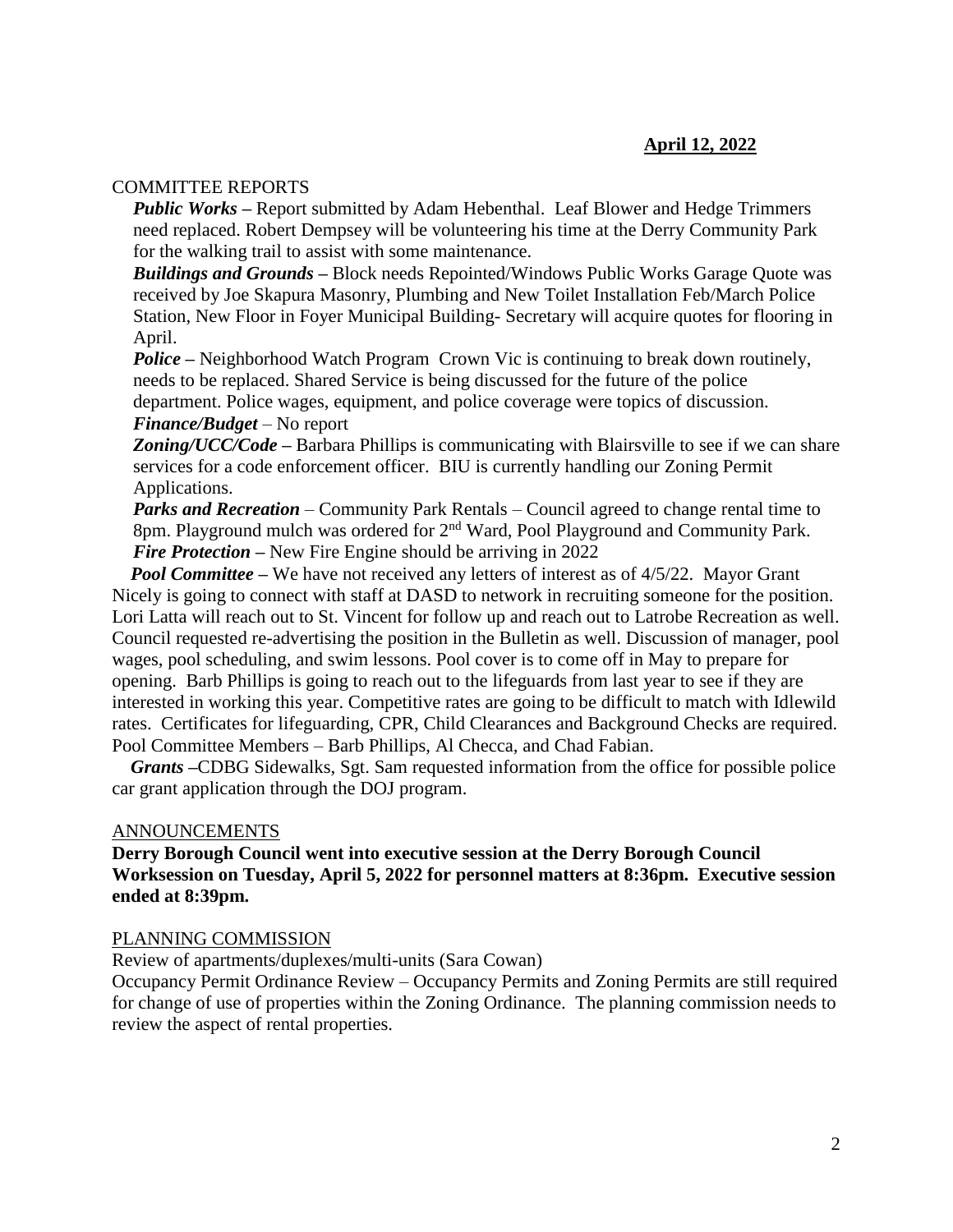## REPRESENTATIVES

 $\triangleright$  DARCee Meeting 4<sup>th</sup> Weds at the Derry Borough Municipal Building and Bowling for DARCee held on April 9, 2022 1-3pm. The event was a success and a great event.

## COMMUNICATIONS

- PSAB Annual Conference May 22-25, 2022 at Hershey Lodge \$250 travel and lodging
- Redevelopment Authority is hosting a Blight Bootcamp at WCCC in Youngwood on Friday April 22, 2022 – Cost \$35 per person
- Letter of interest received by Matthew Wilson for planning commission and/or Zoning Hearing Board
- Laurel Area Faith in Action Celebrating 20 years at the Barn in Ligonier on Thursday May 5, 2022 beginning at 11:30am Luncheon RSVP by April 21, 2022
- Westmoreland County Borough's Association Banquet April 29, 2022 at 6:00pm Lakeview Rt. 30 Greensburg, PA RSVP by April 18, 2022 Al Checca requested attendance.
- Friends of Caldwell Memorial Library Letter requesting Community Donation
- Matt Wilson submitted a letter of interest for the Planning Commission and the Zoning Hearing Board.

President Cowan spoke with a representative Westmoreland Cultural Trust regarding the Wings Across America Program where wings are painted on an area within a community. Discussion of a location that we could provide for participation of the program.

## UNFINISHED BUSINESS

- 1. Board and Commission terms expiring in the Borough:
	- a) One five-year-term for the Zoning Hearing Board expiring December 31, 2025 and one vacancy of an unexpired term ending December 31, 2024 and (1) alternate board member.
	- b) One (1) four-year terms for the planning commission expiring December 31, 2025. **MOTION** by Al Checca to appoint Matt Wilson to Planning Commission term expiring December 31, 2025. Motion SECONDED by Chad Fabian. All members present voiced "aye" in favor of the motion. Motion passed.
	- c) Vacancy Board Chairman 2022

### 2. Porcelain Park

3. Sewer Lateral Testing Ordinance Amendments – Amy Forsha is preparing rules and regulations to submit for review.

4. American Rescue Plan Budget - Expenditure Planning and Reporting

**MOTION** by Barbara Phillips to approve electing the standard allowance for the expenditures of the American Rescue Plan Act Funds for Government Services up to \$10,000,000 to spend on government services. Motion SECONDED by Chad Fabian. All members present voiced "aye" in favor of the motion. Motion passed.

5. 2022 Paving Project – Shade Street will be proceeding with a storm line insert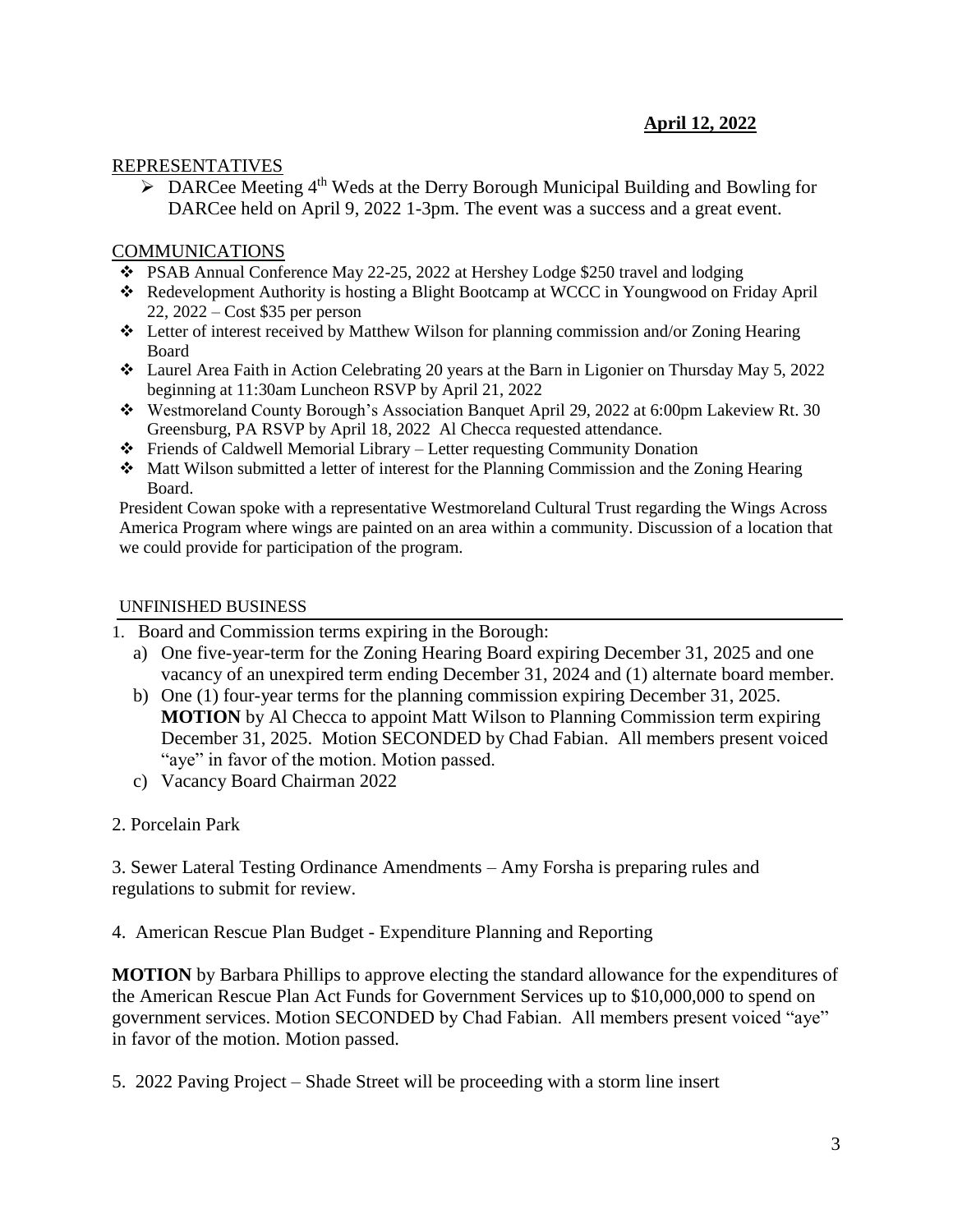**MOTION** by Chad Fabian to approve Change Order #1 for \$7,500 to install 75 Ft of 8" storm sewer pipe with 2B aggregate and 2Aback fill with 4" 25mm base course, and trench repair on Shade Street. Motion SECONDED by Daniel Chaney Sr. All members present voiced "aye" in favor of the motion. Motion passed.

6. Occupancy Ordinance

7. Garland Mills Project

8. Police Pension Plan Amendments – Solicitor preparing draft of changes

9. Approve Ordinance 800-22 Noise Ordinance – advertised for approval in May.

10. Pool Manager – Advertised Latrobe Bulletin, Facebook, St. Vincent, Derry Diary- No inquiries received.

11. **MOTION** by Chad Fabian to open the police contract for negotiations. Motion SECONDED by Daniel Chaney Sr. All members present voiced "aye" in favor of the motion. Motion passed.

12. Public Works Laborer – Part-time Permanent **MOTION** by Chad Fabian to open the public works contract for amendment to add the option of a permanent part time position. Motion SECONDED by Al Checca. All members present voiced "aye" in favor of the motion. Motion passed. Lee Demosky will make contact with Jim Boyd at Local 1451.

NEW BUSINESS

- 1. Appoint for Deputy Tax Collector Readvertise
- 2. Appoint assistant to Secretary/Treasurer- Readvertise

**MOTION** by Chad Fabian to approve 139 Brown Way as 911 address (for separate parcel located behind 139 E. 2<sup>nd</sup> Avenue). Derry Borough's consent to a 911 address does not waive the Borough's authority to enforce any ordinances concerning possible violations of Derry Borough Code. Motion SECONDED by Daniel Chaney Sr. All members present voiced "aye" in favor of the motion. Motion passed.

- 3. **MOTION** by Chad Fabian to approve purchase of 2 Cradlepoint systems with Verizon Networks and roof mounted antennas for police vehicles \$3,230.38- Valero Service. Motion SECONDED by Barbara Phillips. All members present voiced "aye" in favor of the motion. Motion passed.
- 4. Vacant Parcel High Street Property –WCLB Zoning Matter Council discussed and tabled.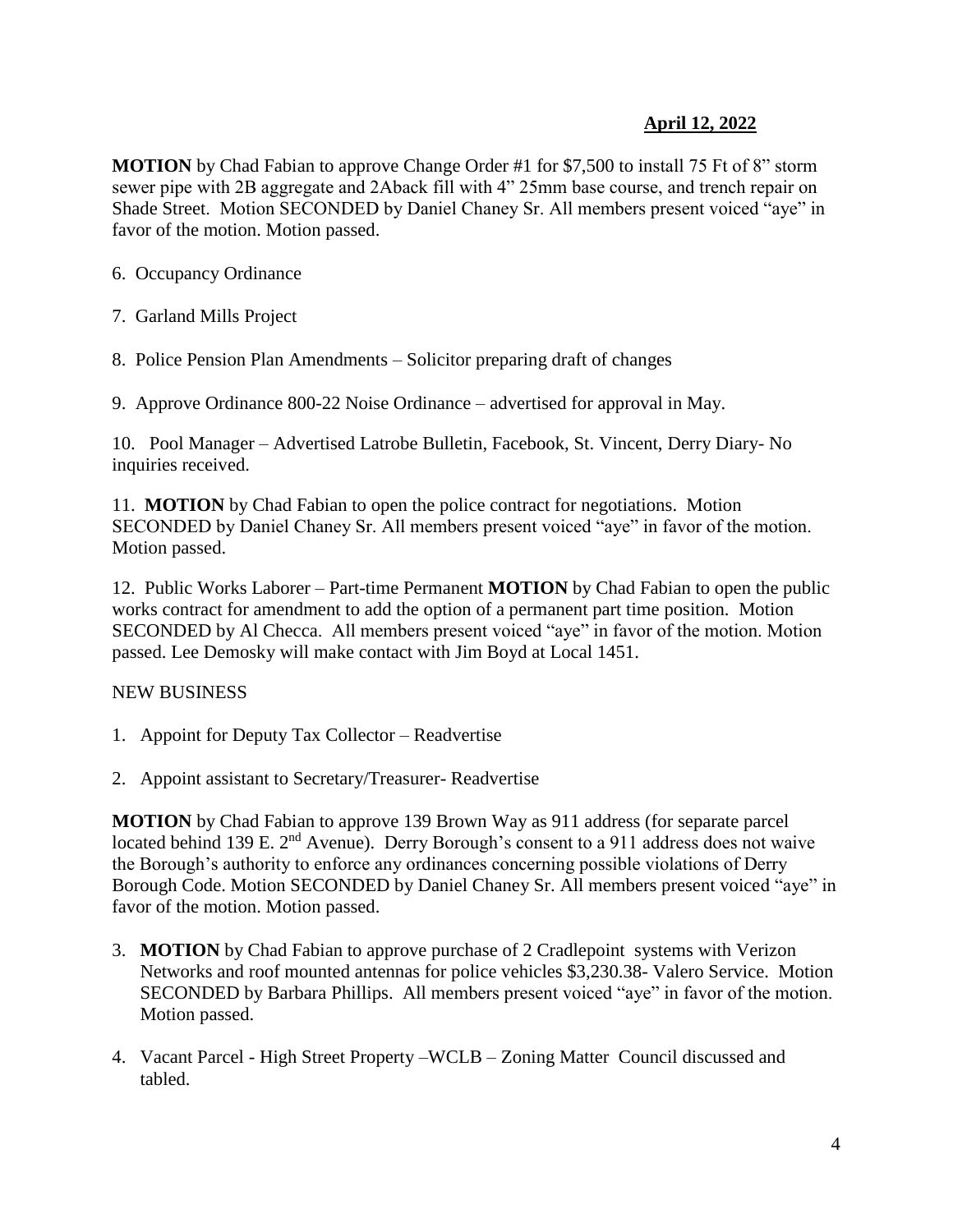- 5. Police Medical Insurance Plan Council discussion regarding group plan.
- 6. **MOTION** by Al Checca to approve extending lease for 2nd Ward Playground with DASD for 25 years. Motion SECONDED by Daniel Chaney Sr. All members present voiced "aye" in favor of the motion. Motion passed. Al Checca mentioned we need to have some landscaping borders added to the areas surrounding the shrubs and plants.
- 7. **MOTION** by Chad Fabian to accept Jerris Weller resignation for the Planning Commission effective April 6, 2022. Motion SECONDED by Barbara Phillips. All members present voiced "aye" in favor of the motion. Motion passed.
- 8. **MOTION** by Chad Fabian to approve hiring Amber Noel as a part-time police officer effective April 6, 2022. Motion SECONDED by Barbara Phillips. All members present voiced "aye" in favor of the motion. Motion passed.
- 9. **MOTION** by Al Checca to appoint Matt Wilson to the Planning Commission. Motion SECONDED by Chad Fabian. All members present voiced "aye" in favor of the motion. Motion passed earlier in meeting. (made earlier in the meeting during communications)
- 10. **MOTION** by Daniel Chaney Sr. to approve purchase of Toughbook 33 for the Police Vehicle 420 the 2020 Ford Interceptor for the amount of \$4,300. Motion SECONDED by Barbara Phillips. All members present voiced "aye" in favor of the motion. Motion passed.
- 11. **MOTION** by Chad Fabian to approve extension of DASD Police Contracted Services until June 30, 2022 with current language and cost remaining the same for  $2<sup>nd</sup>$  Otr of 2022 at \$3,500.00. Motion SECONDED by Daniel Chaney Sr. All members present voiced "aye" in favor of the motion. Motion passed.
- 12. **MOTION** by Daniel Chaney Sr. to approve PA One Call Service to the Public Works Garage – .68/per communication. Motion SECONDED by Chad Fabian. All members present voiced "aye" in favor of the motion. Motion passed.

# PAYMENT OF BILLS

**MOTION** by Al Checca to pay the bills totaling \$19,423.67 and all outstanding legitimate bills through the end of the month. Motion SECONDED by Daniel Chaney Sr. All members present voiced "aye" in favor of the motion. Motion passed